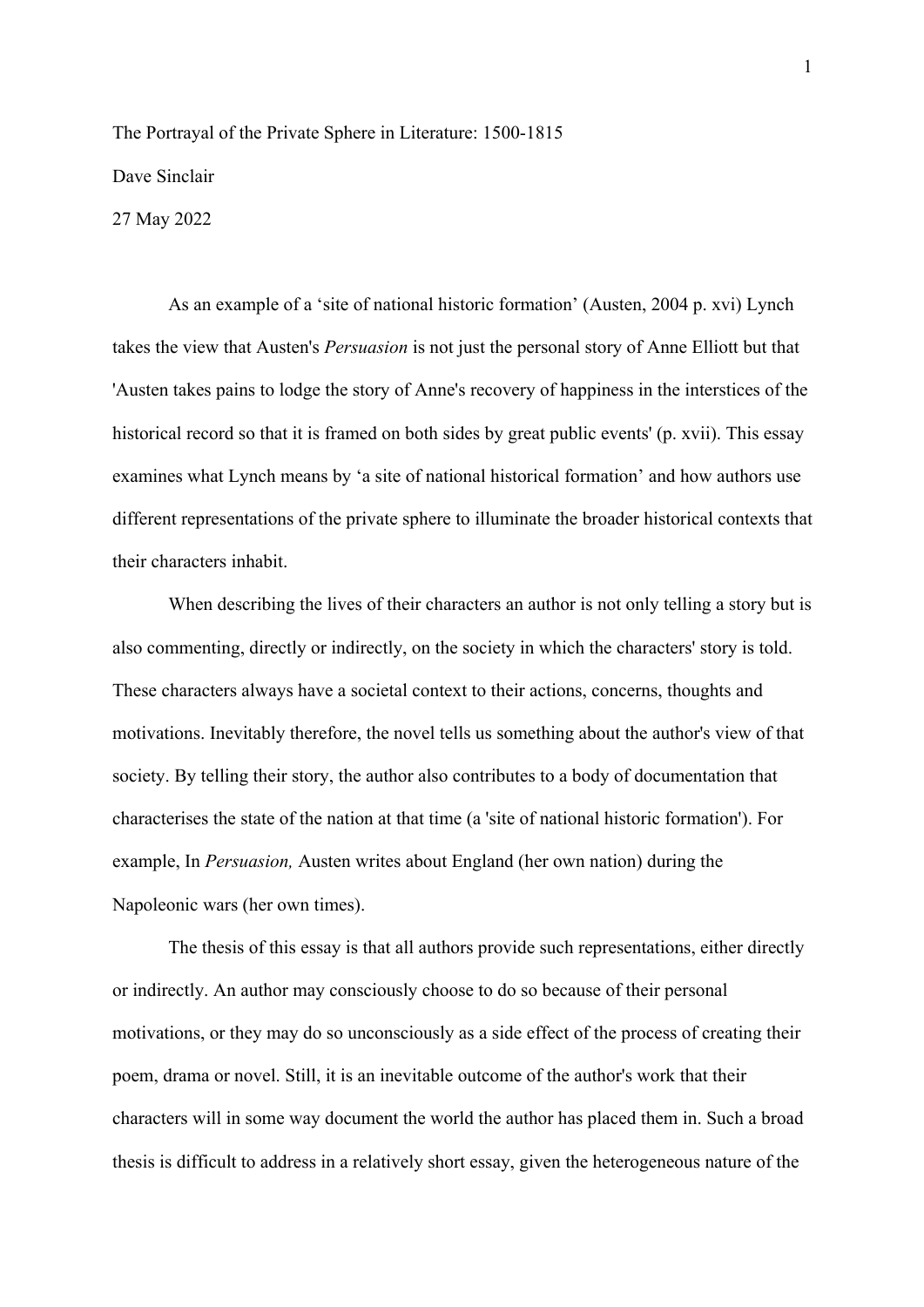poetic, dramatic and prose works written in the period 1500 to 1800. The approach here will be to select two widely differing works, and thus show this thesis has general application. But before doing this, it is helpful to examine what Lynch meant by 'a site of national historical formation'.

The private sphere is the domestic realm inhabited by ordinary people where 'complex interactions between individual lives and larger social structures' are navigated (Austen, 2004, p. xvi). Activities in the private sphere might be expected to occur in such private spaces as drawing rooms, shared country walks, bedrooms and carriage rides while other spaces such as churches, Parliament, the Assembly Rooms and the army camp are often the location of the public sphere. The distinction can however be blurred; for example, the public house or the village street can often be found at the border between the private and the public. It is not the author's literature itself that is Lynch's 'site of national historic formation', but the author's portrayal of that private sphere within the author's work.

Two widely differing authors and their works will now be considered: Shakespeare's *Julius Caesar* and Lady Montagu's *The Turkish Embassy Letters*. Shakespeare was a commercially successful professional author, writing for a mostly public audience. In 1590s Elizabethan London, in a single day, more than a thousand people a day might experience a play such as *Julius Caesar* in 'a socially mixed audience' at the Rose Theatre (Astington, 2001, p. 111-112). Therefore, Shakespeare carefully selected his themes and subject material to meet the 'demands of a playgoing public and compete for an audience with material offered by rival playing companies' (p. 112). On the other hand, Montagu's epistolary work is a collection of personal correspondence 'with other aristocratic women in England and with a number of prominent literary men' (Heffernan and O'Quinn, 2013, p. 13). Montagu on the other hand, wrote for a narrow social stratum with no intent of financial gain, and her work was only published more widely after her death. Montagu and Shakespeare, therefore, have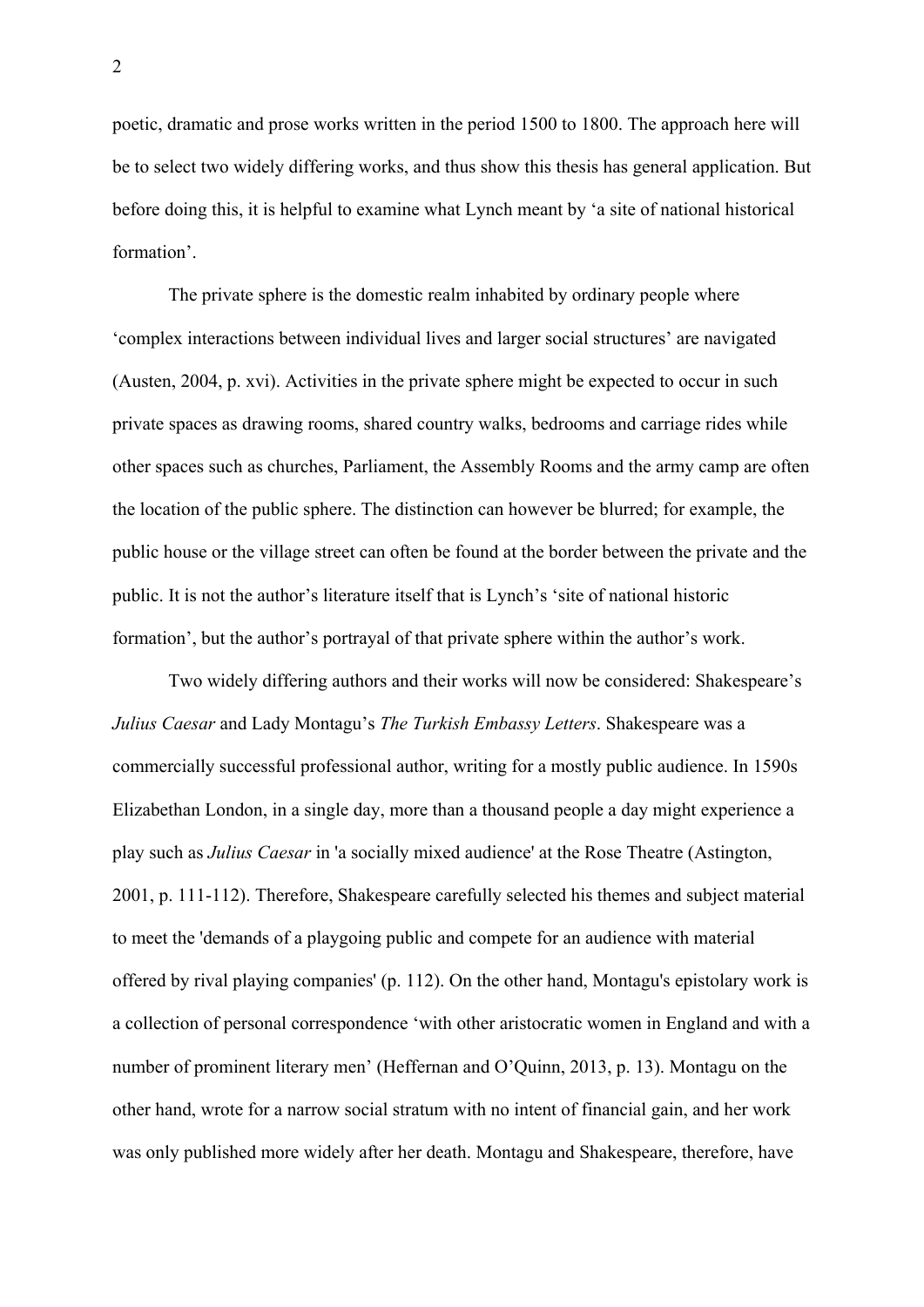entirely different authorial motivations. However, their character's private spheres both provide us with considerable illumination of the historical concerns of their times.

During this period, the literature of social comment was very much the currency of polite culture and the society of the powerful and the wealthy. Much of Lady Montagu's letters are relevant to the role of the female, not only within the public institution of marriage and family but also within sexual relationships, a supposedly private act laden with public meaning. Her letters provide a discourse that is initially private (or at least limited to a small set of friends and correspondents) but is eventually made public after her death and which illuminates her personal views of the public issues of ownership of women within social structures such as marriage, consent, misogyny and freedom.

In letter 36, in May 1717, Montagu writes to the Abbe Conti and discusses two Turkish religious practices which she finds 'so odd to me I could not believe it' (p. 143). The first relates to divorce:

Yet 'tis certainly true that when a man has divorced his wife in the most solemn manner, he can take her again upon no other terms than permitting another man to pass a night with her, and there are some examples of those that have submitted to this law rather than not have back their beloved. (p. 144)

This is not the full story, as there are at least three types of divorce in Islamic law. However, Montagu, chooses to describe only the most sensational option, where the divorced wife must sleep with another man, so insulting the original husband, should the original husband wish her back (Rycaut, 1668, quoted in Hall, Sagal and Zold, 2017, p. 2). Although her writing style is often factual, descriptive and apparently authoritative, it should be remembered that Montagu is using her editorial judgement in selectively describing the private and public spaces she experiences.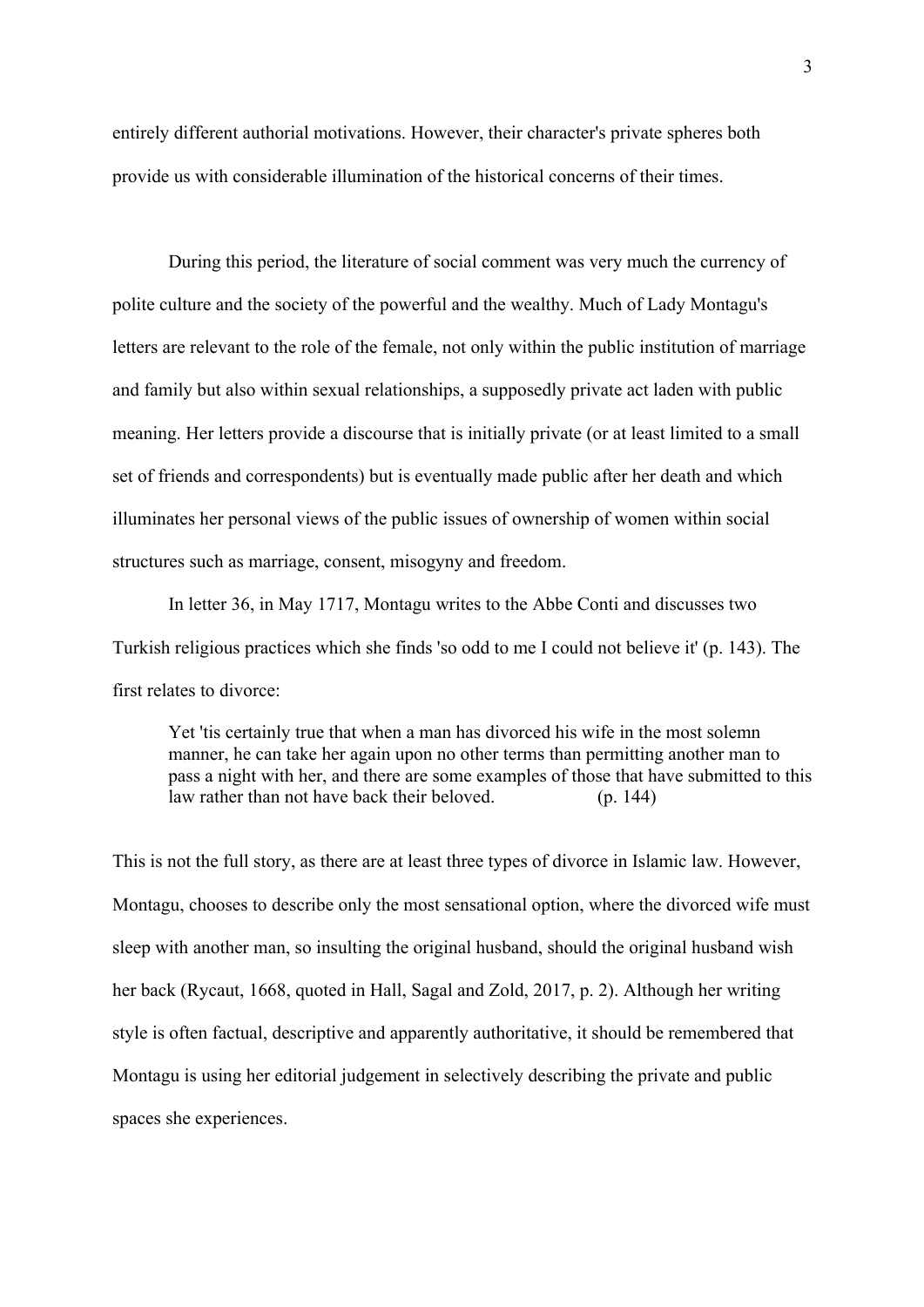Montagu further notes that 'any woman that dies unmarried is looked upon to die in a state of reprobation' (Heffernan and O'Quinn, 2013, p. 144). The oriental view is that 'the creation of woman is to increase and multiply, and she is only properly employed in the works of her calling when she is bringing children or taking care of them, which are all the virtues that God expects from her' (p. 144). Here, Montagu is providing her readers and indeed future generations significant anthropological value. She shows how belief systems affect customs such as marriage and social responses to death. The elderly spinster or widow is a valid social and religious position in Montagu's western world, but in the Oriental women, 'many …will not remain widows ten days for fear of dying in the reprobate state of a useless creature' (p. 144). Montagu also states:

Our vulgar notion that they do not own women to have any souls is a mistake. 'Tis true they say they are not of so elevated a kind and therefore must not hope to be admitted into the paradise appointed for the men, who are to be entertained by celestial beauties; but there is a place of happiness destined for souls of the inferior order, where all good women are to be in eternal bliss. (p. 144)

Montagu is correct in disagreeing with the westerner's perception of the oriental view of soulless women. This is confirmed by the Qur'an which states that women and not just men will enter Paradise: 'I will deny no man or woman among you the reward of their labours. You are the offspring of one another' (The Qur'an, 2021, 3:195) and 'Enter Paradise, you and your spouses, in all delight' (43:70).

Montagu emphasises her detailed appreciation of the difference between the two societies saying: 'This is a piece of theology very different from that which teaches nothing to be more acceptable to God than a vow of perpetual virginity'. She graciously allows the Abbot to reach his own conclusions about this practice, saying, 'Which divinity is most rational I leave you to determine' (Heffernan and O'Quinn, 2013, p. 144).

In these early examples of travel writing, Montagu thus reports and corrects established opinions, although in this case she simplifies (or perhaps is not fully aware) the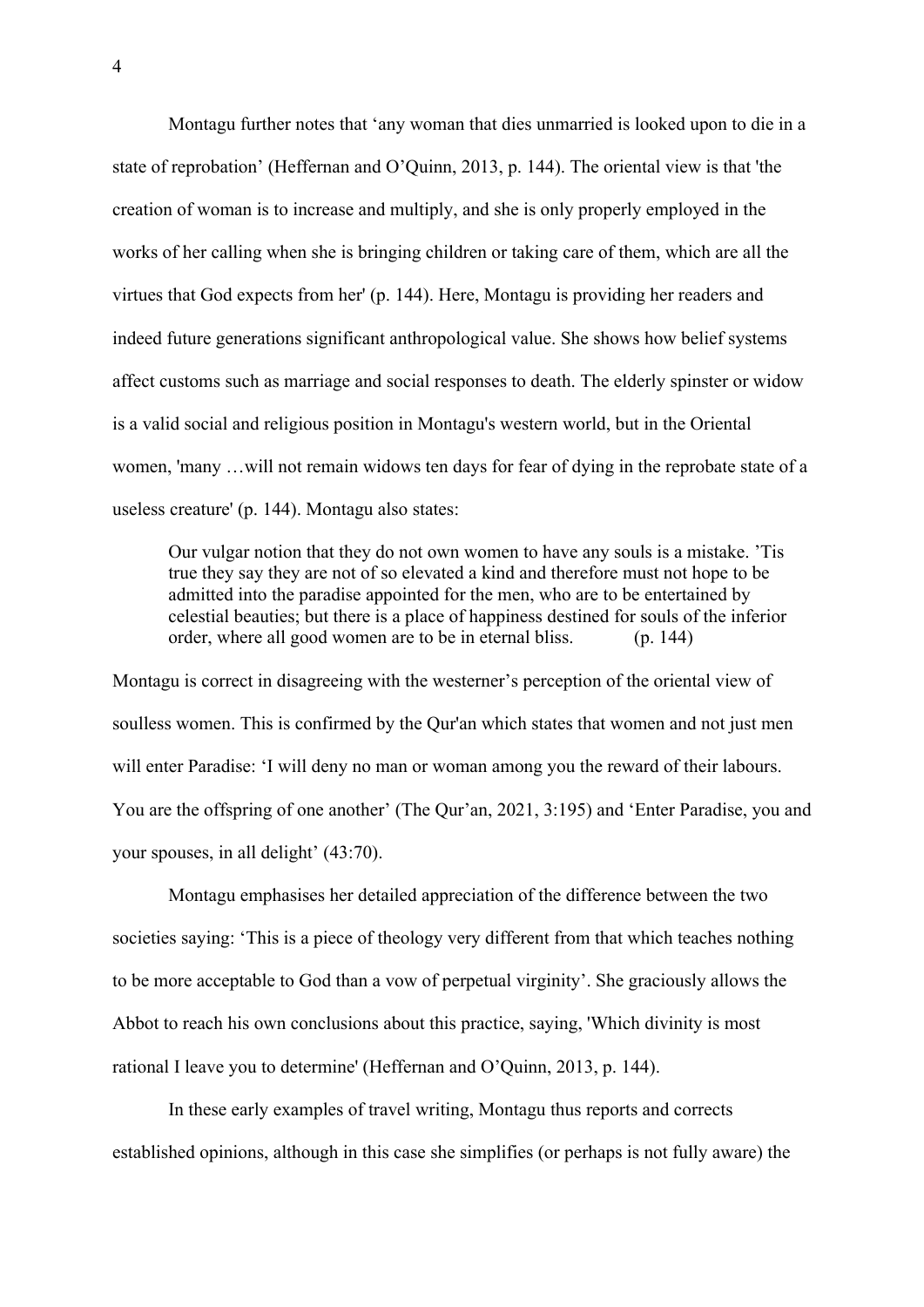rules; she adds her personal opinions and evaluations and even acts as a humorous raconteur, joking about her reluctance to teach divinity to her friend, the Abbot.

Montagu's letters challenge previous masculine descriptions of the Orient and form a 'critical space for feminism' thereby indirectly advocating increased freedom, autonomy and rights for women in her own Western society (Dadabhoy, 2014, p. 53). In doing so, Montagu takes the role of educator; for example, when writing to Lady Rich:

Your whole letter is full of mistakes... taken your ideas of Turkey from that worthy author Dumont, who has writ with equal ignorance and confidence. They never fail giving you an account of the women, which 'tis certain they never saw, and talking very wisely of the genius of the men, into whose company they are never admitted...

## (Heffernan and O'Quinn, 2013, p. 148).

Indeed, as Melman suggests, Montagu has better access and certainly has more feminine empathy with the female Orient. Her work must be seen as more authentic than her male contemporaries (Melman, 1995, p. 129). In her visit to the Turkish bath at Sophia Montagu notes that the "veiled daughters of the Prophet enjoyed some privileges denied their Christian sisters … In short, 'tis the Women's Coffee house where all the news of the Town is told, Scandal invented etc" (Hufstader, 1978, p. 44 cited in Ozdalga and Amanat, 2015, p. 7). The conflation of the oriental feminine bathhouse with the exclusively male western coffee house is a subtle criticism of the non-existence of a similar public place for British women. Montagu retains her Western clothes which are seen by the naked Oriental ladies to be a 'cage imposed on her by her husband' (Paston, 1907, p. 261). The Turkish ladies are puzzled, telling Montagu: 'you need boast indeed of the superior liberties allowed you, when they lock you thus up in a box.' (ibid). There is wry humour here, and this is a genuine exchange between East and West, where the members of both cultures try better to understand each other.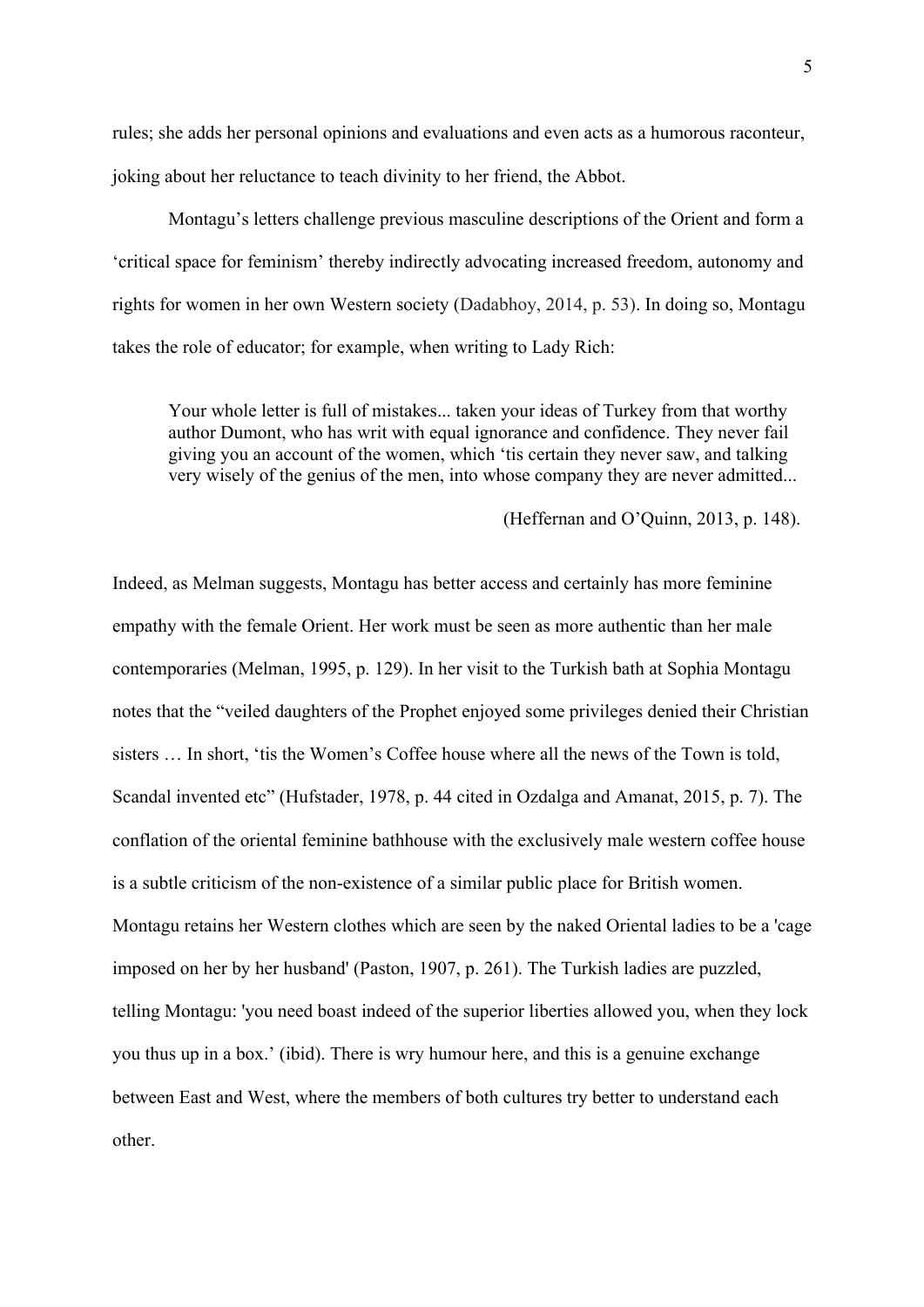Turning now to *Julius Caesar*, a very different work by a very different author, we will see how a writer once again uses the private and public spaces of one society to illuminate the nature of another. At its heart, Shakespeare's *Julius Caesar* examines whether we should transgress the laws of democracy to preserve it. The play shows how those who should do most to guard and preserve democracy in their public life, allow their private motivations to override their public duty. In a world where appearances are everything (Miles, 1989, pp. 259–61, 280–1) their actions will result in significant personal reward or untimely death. This is no different to the stresses placed on the courtiers, aristocracy and monarchy of the Tudor court. And just as the members of the Elizabethan court must keep their private thoughts and allegiances to themselves, Shakespeare's Roman characters also can only show the weakness of anxiety, fear, distrust, and jealousy in their interior lives, a place 'that Roman public life leaves no room for' (King, 2015, p. 159).

Renaissance writers took the view that the function of history was 'to teach political lessons' (Ribner, 1957, p. 10) and that in the finest specimens of historical drama, the dramatist assumed the serious role of historian. Ancient Rome permeated Elizabethan and Jacobean social imagination as 'a supreme ideal of military, political, artistic, and cultural excellence toward [to] which the present invariably moved in an unflagging striving for emulation' (Lovascio, 2017). *Julius Caesar* is just one in a sequence of Shakespeare's plays with strong concerns about the nature of monarch and the political debates of a society that had a keen interest in republican history. The year 1599 saw Shakespeare not only write *Julius Caesar* but also complete *Henry V*, *As You Like It* and draft *Hamlet*. Clearly, *Hamlet* and *Henry V* focus on the nature and means of succession. An argument can also be put forward that even *As You Like* It considered the question to what extent women could inherit kingdoms or transmit inheritance to their descendants (Hopkins, 2016, p. 155) - a highly relevant question in Elizabethan times. In the 1590s, Shakespeare was thus intensely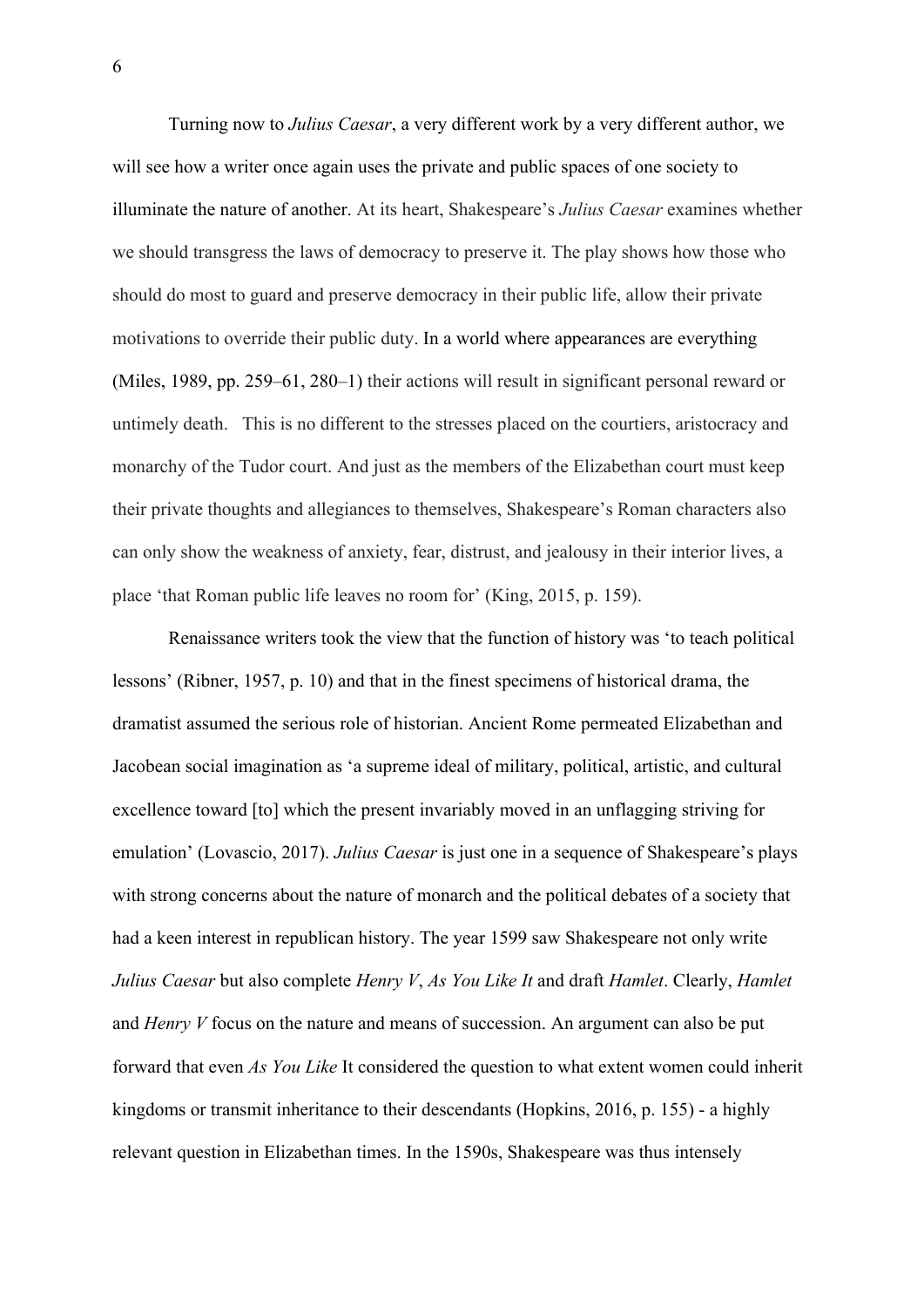interested in power, corruption and succession – and consequently, we can undoubtedly deduce his Elizabethan audience were equally absorbed by these topics.

While Elizabeth's heir was undoubtedly a subject of discussion in the private sphere, the public debate about the question of succession was utterly forbidden. In February 1593, Elizabeth imprisoned the puritan MP Peter Wentworth in the Tower after he had petitioned her to name a successor. As her reign drew toward its close, the situation intensified as 'the publication of any discussion of the succession had been declared an act of treason by Parliament' (de Lisle, 2006, p. 29).

How then does Shakespeare use the example of Ancient Rome, some 1700 years in the distant past to examine the constitutional questions of succession and how and on what principles the constituent countries of Britain should be ruled? Clearly, there is not a direct one to one mapping between the consuls and generals of Julius Caesar's time and the nobility and monarchy of Elizabeth I. Nevertheless, many indirect parallels would be of interest to Elizabethan audiences. For example, the question of how Caesar might seed his own dynasty of emperors given Calpurnia's infertility resonates with Shakespeare's audience's concerns about the childless Elizabeth I.

The language chosen by Shakespeare in *Julius Caesar* also provides crosslinks between the Roman story inside the play and the public Elizabethan space outside. For example, Elizabeth I used the symbol of the sun when writing to the Scottish Ambassador to England:

How they ever mislike the present government and has [sic] their eyes fixed upon that person that is next to succeed; and naturally men be so disposed: Plures adorant solem orientem quam occidentem [More people adore the rising sun than the setting one].

(Booth, 2013, p, 82)

The Latin quotation is from Plutarch's Life of Pompey, a work both Elizabeth I and Shakespeare knew. Like Elizabeth, Shakespeare used the sun image, but in this case, as a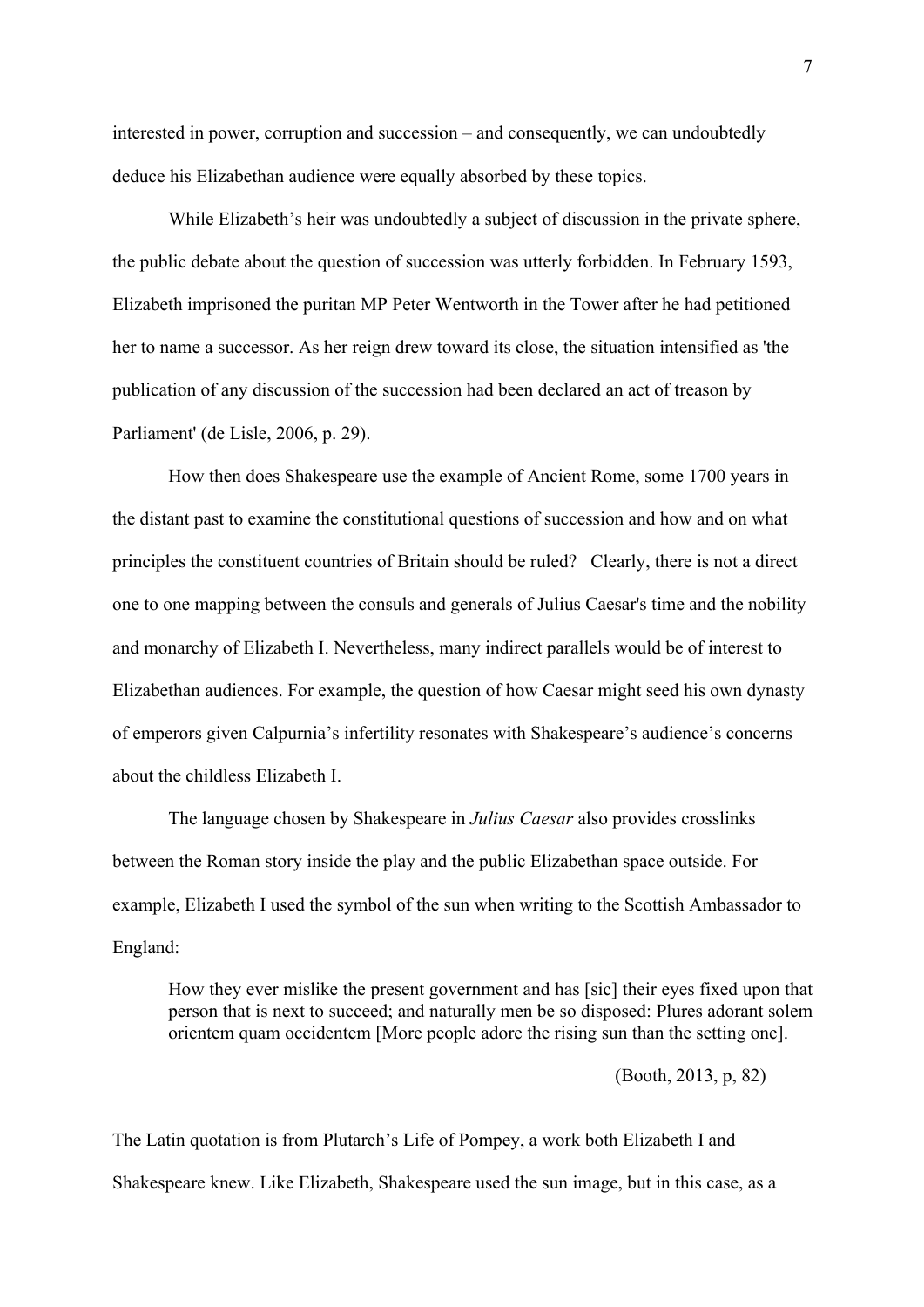metaphor of the ending of power. 'Oh setting sun, as in thy red rays thou dost sink to night, / So in his red blood Cassius' day is set' (5.3.67-68). Contrast this with the celestial imagery in Caesar's declamation of his superiority in Act 3.

In this superbly arrogant diatribe (Shakespeare, 1998, 3.1.60-76), Caesar uses a different celestial metaphor: 'I am Constant as the Northern Star' (3.3.60). The opening line's regular iambic pentameter reinforces Caesar's assertion he is steady, reliable fixed place of control in a world that whirls around him. The metrical regularity of the speech is temporarily broken in 'If I could pray to move, prayers would move me' (l. 62) because Caesar is suggesting that if things were different, then 'prayers would move me'. The uncertainty of speculating about a different circumstance is enhanced by the irregularity of this line's meter. Caesar then immediately reinforces his immovability by an almost exact repetition of the opening line (3.1.63). Shakespeare uses the celestial objects of the night: even though there are other 'stars' (men) in the 'sky' (Rome), 'there's but one in all doth hold his place' (3.1.68). This night-time imagery foreshadows the assassination of Caesar when his light is extinguished and indeed the darkness that is to shortly envelope Rome. At this moment, Caesar declares himself not only the brightest but most 'constant' because he cannot be swayed by the appeals of other men. This is supremely ironic as shortly afterwards the 'unshakeable' Caesar is assassinated. Throughout this speech, as in much of *Julius Caesar*, Shakespeare draws on the classical techniques of rhetoric and poetry, not only for dramatic emphasis, but also as interesting wordplay entertainment for his audience. These techniques include alliteration ('constant Cimber', (3.l.75)' fellow in the firmament (3.l.65.), epistrophe (I could be well moved, …., / If I could pray to move, prayers would move me; (3.l.61-62)) and personification as Caesar strengthens his argument by saying he has more common with the star then he does with other people.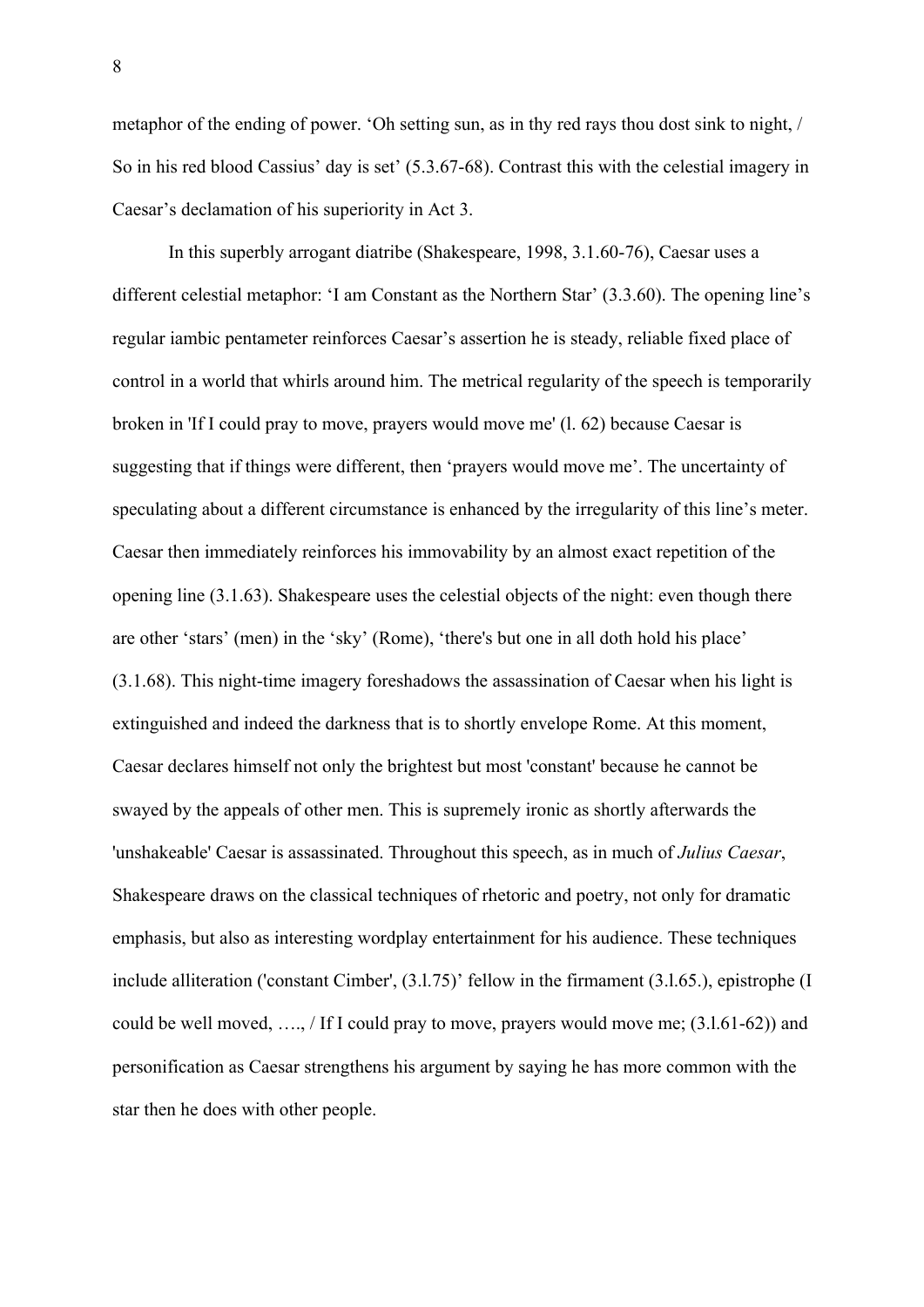In contrast to the poetic and emotional speech of Caesar above, Shakespeare makes Brutus's words (3.2.12-35) after Ceasar's death as rhetorical and contrived as possible. Brutus argues for control and order and distances himself from Caesar's fixed star imagery by speaking in prose rather than blank verse. In

…hear me for my cause, and be silent that you may hear. Believe me for mine honor, and have respect to mine honor that you may believe. Censure me in your wisdom, and awake your senses that you may the better judge' (3.2.14-17).

Shakespeare uses both epanalepsis and epiphora to drive home Brutus's position. In 'There is tears for his love, joy for his fortune, honor for his valor, and death for his ambition' (3.2.27- 28) Shakespeare pairs 'tears' with 'love', 'joy' with 'fortune', 'honor' with 'valor' and 'death' with 'ambition' to produce a taxis, with the effect of building the power of his argument incrementally to the climax of a sequence of rhetorical questions, that effective bully the listeners into silence. But Brutus forbids an answer: 'Who is here so rude that would not be Roman?' (3.2.30-31). No one dares reply. Brutus is trying to present an argument to say that his actions were good and honourable, with his powerful rhetoric. Still, it is a speech aimed at domination rather than consensus.

Another concern of Elizabethan public interest that is explored by Shakespeare in *Julius Caesar* is the Puritan belief that originates from a social body and not a dictator. The religious 'feast of Lupercal (1. 1.67) is taken over by Caesar's followers to 'rejoice in his triumph' (1.1.31). Flavius says Caesar would 'keep us in all servile fearfulness' (1.1.80) and thus undermine the manly virtues of Roman democracy. Caesar's growing power is emphasised by the use of 'trophies' and 'images' (1.1.69,70) and the conflict between Caesar's metaphorical body and the laws of Roman democracy is reinforced by images that contrast Caesar's animalistic 'feathers' with the 'view of men' that he 'soar[s] above' (1.1.73-80). Christie states, 'Shakespeare's analogy reflects how concerns surrounding the legitimacy of Caesar's authority in relation to Roman values is manifest in the relationship constructed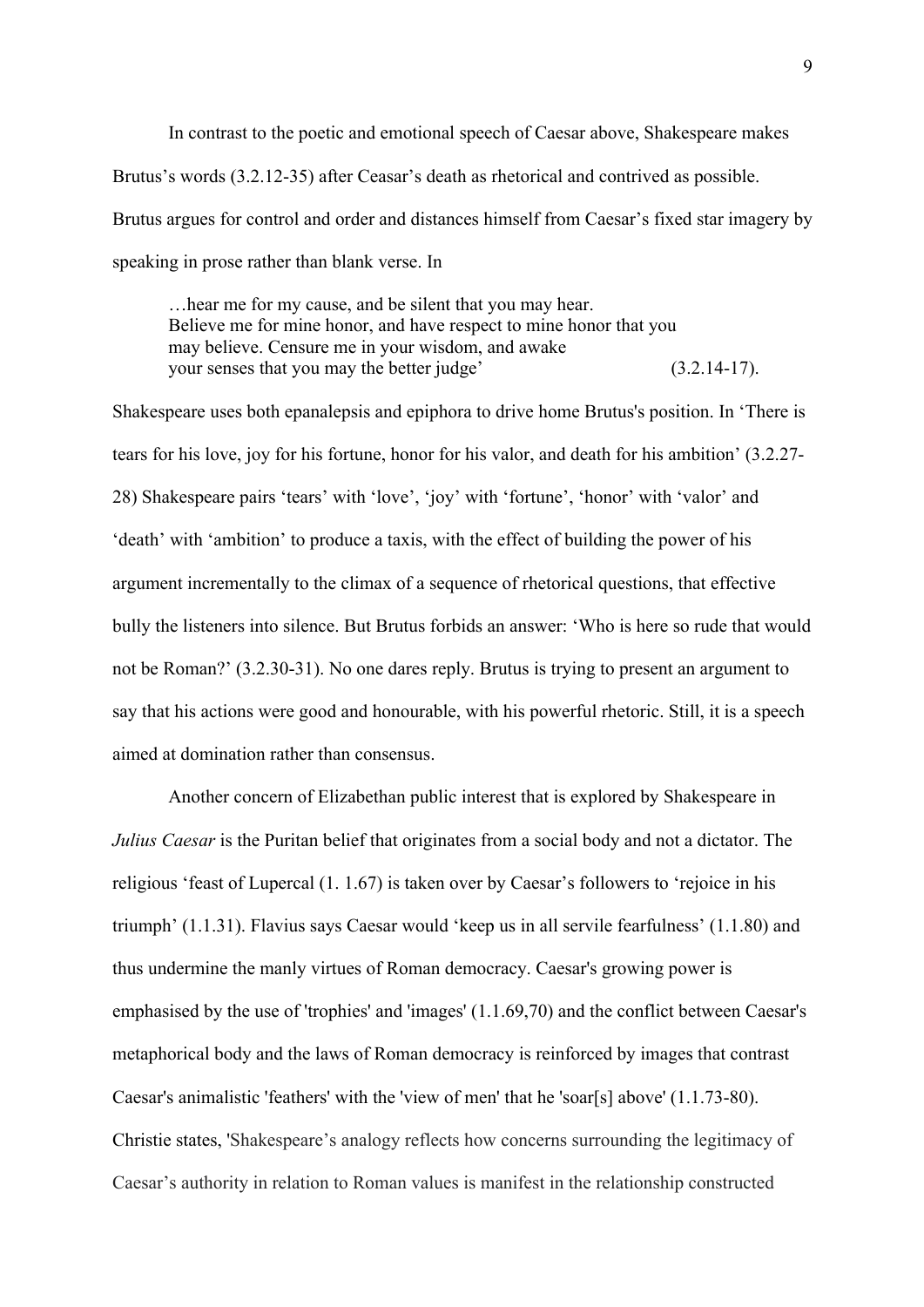between body, soul and law as components of Roman identity' (Christie, 2020). Christie further argues that we see in Brutus's valuation of the idea of Rome over his love for Caesar the body, soul and law as conflicting components of Roman identity in the play. In a key line in the play, Brutus declares, `not that I loved Caesar less, but that I loved Rome more' (3.2.21-21). Thus, Brutus chooses Roman law to direct his action and govern his body and soul. Shakespeare emphasises this with Mark Anthony's judgement of Brutus after his suicide: '[t]his was the noblest Roman of them all' (5.5.69).

In her introduction to *Persuasion*, Lynch proposed that the private sphere is 'a site of national historical formation' that illuminates the broader historical context inhabited by an author's characters. This essay concurs with this view and has suggested that any author must inevitably place their characters in a social, economic, religious or political context. By doing so, the author equally inevitably documents a broader view of the historical concerns of that context. This has been shown to be true in the case of authors as diverse as Shakespeare and Lady Montagu. By extension, this thesis can similarly be applied to any era.

[3277 words]

## References

Astington, J. H. (2001) "Playhouses, players, and playgoers in Shakespeare's time," in de Grazia, M. and Wells, S. (eds.), *The Cambridge Companion to Shakespeare*, Cambridge, Cambridge University Press.

Austen, J. (2004) *Persuasion,* Oxford World's Classics, 3rd Edition, Oxford, Oxford University Press.

Booth, J.F. (2013) *A body politic to govern : the political humanism of Elizabeth I*. Newcastle upon Tyne, England: Cambridge Scholars Publishing.

Christie, C., (2020) The Body, the Soul and the Law in Shakespeare's Julius Caesar, *Polyphony*, Manchester, 2(1). [Online] Available at: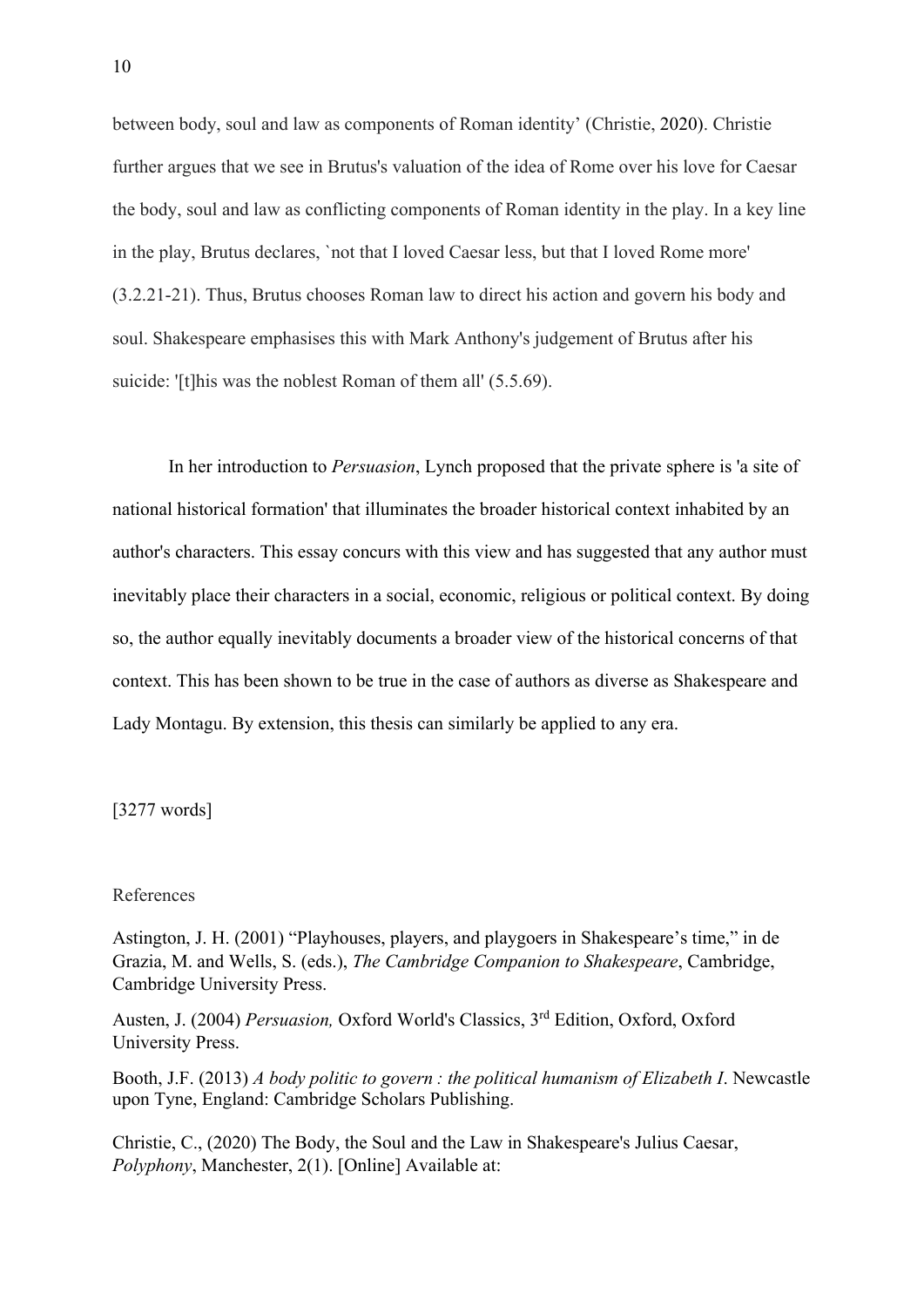https://www.polyphonyjournal.com/post/the-body-the-soul-and-the-law-in-shakespeare-sjulius-caesar (Accessed: 21 May 2022).

Dadabhoy A., (2014) ""Going Native": Geography, Gender, and Identity in Lady Mary Wortley Montagu's Turkish Embassy Letters," in *British Literature in Context in the Long Eighteenth Century*, edited by Mona Narain and Karen Gevirtz, 49 – 67. Surrey: Ashgate.

de Lisle, L., (2006) *After Elizabeth: The Rise of James of Scotland and the Struggle for the Throne of England*, London, HarperCollins.

Hall, J., Sagal, A.K. and Zold, E. (2017) 'Lady Mary Wortley Montagu and the Turkish Embassy Letters: A Survey of Contemporary Criticism', *Literature compass*, 14(10), doi:10.1111/lic3.12405. Available at https://compass-onlinelibrary-wileycom.libezproxy.open.ac.uk/doi/pdfdirect/10.1111/lic3.12405 (Accessed: 21 May 2022).

Heffernan, T. and O'Quinn, D. (eds) (2013) *The Turkish embassy letters*. Edited by T. Heffernan and D. O'Quinn. Peterborough, Ontario, Broadview Press.

Hopkins, L. (2016) *Drama and the Succession to the Crown*, 1561–1633. Taylor and Francis. doi:10.4324/9781315578033.

Hufstader, A. A., (1978) *Sisters of the Quill*, New York, Dodd, Mead and Co.

King, E. G. C., (2015) "Chapter 4: Julius Caesar and the shape of Shakespearean tragedy" in Gibson, J. (ed.), *A334 Book 1: Shakespeare and his Contemporaries*, Milton Keynes: The Open University.

Lovascio, D. (2017) "Rewriting Julius Caesar as a National Villain in Early Modern English Drama", *English Literary Renaissance*, 47(2), pp. 218–250. doi:10.1086/693892.

Melman, B. (1995) *Women's orients: English women and the Middle East, 1718-1918 ; sexuality, religion and work.* 2nd ed. Basingstoke: Macmillan.

Miles, G. B., "How Roman Are Shakespeare's 'Romans'?" *Shakespeare Quarterly*, vol. 40, no. 3, 1989, pp. 257–83. *JSTOR*, https://doi.org/10.2307/2870723. [Online] Available at https://www.jstor.org/stable/2870723 (Accessed 10 May 2022).

Ozdalga, D. and Amanat, A., (2015) HIST 342J – The Middle East and West: A Cultural Encounter [Online] available at

https://www.academia.edu/24956472/Lady Mary Wortley Montagu s The Turkish Embas sy\_Letters\_as\_Criticism\_of\_the\_Position\_of\_Women\_in\_British\_Society (Accessed 16 Feb 2022).

Paston, G., (1907) *Lady Mary Wortley Montagu and Her Times*, Adamant Media Corporation, [Online] Available at:

https://archive.org/details/ladymarywortley01pastgoog/page/18/mode/2up?ref=ol&view=thea ter (Accessed: 18 May 2022).

Ribner, I., (1957) "Political Issues in Julius Caesar", *The Journal of English and Germanic Philology*, Jan.,1957, Vol. 56, No. 1 (1957), pp. 10-22.